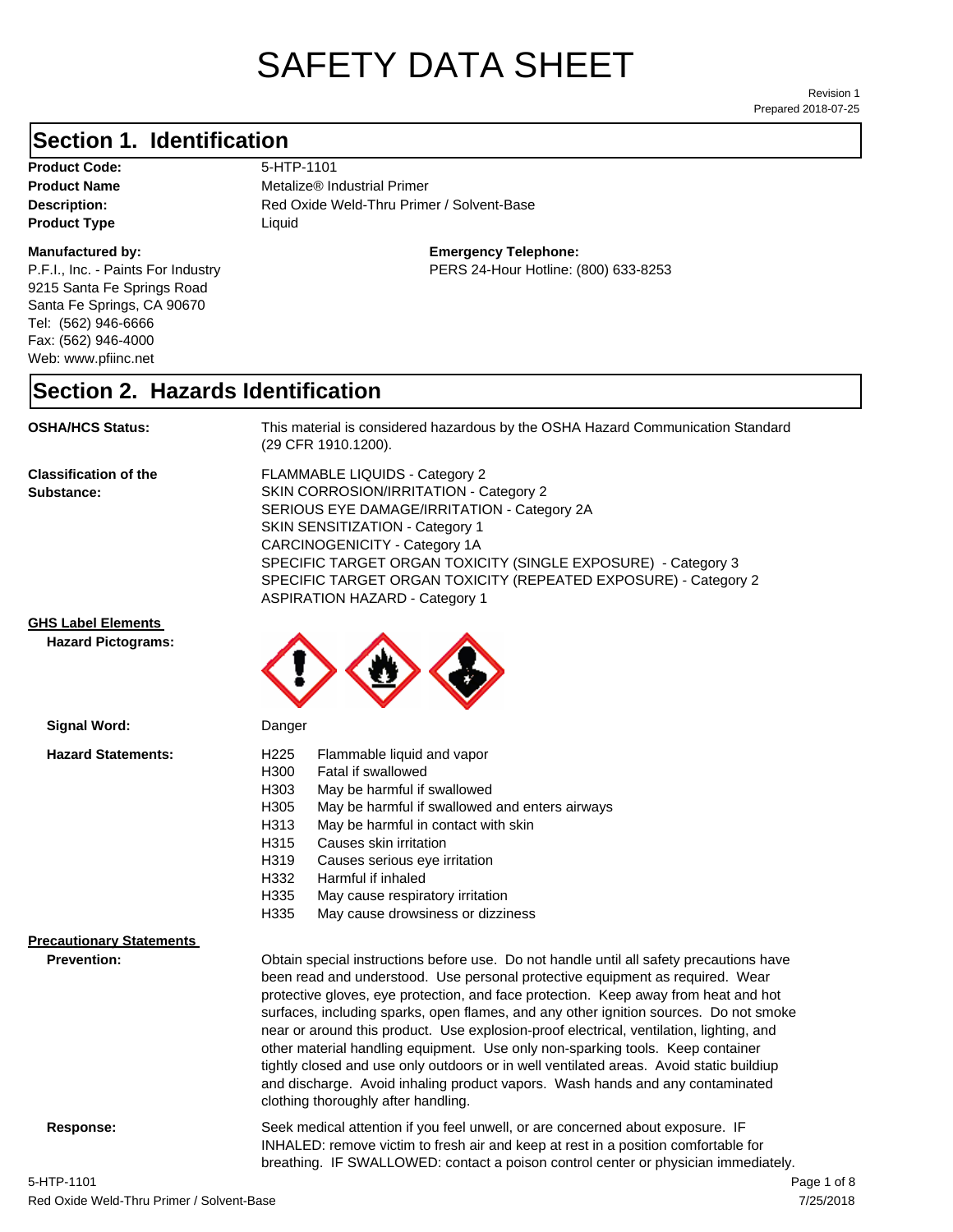|                                             | Do not induce vomiting. IN CASE OF SKIN OR HAIR CONTACT: remove all<br>contaminated clothing, and wash skin with soap and water. If irritation or rash occurs,<br>get medical attention. IF IN EYES: rinse with copious amounts of water for several<br>minutes. Remove contact lenses, if present and easy to do so. If eye irritation persists,<br>seek medical attention.                                                                                                                                                                                                                                                                                                                                                                                                                                                                                                                                                                                                                                             |
|---------------------------------------------|--------------------------------------------------------------------------------------------------------------------------------------------------------------------------------------------------------------------------------------------------------------------------------------------------------------------------------------------------------------------------------------------------------------------------------------------------------------------------------------------------------------------------------------------------------------------------------------------------------------------------------------------------------------------------------------------------------------------------------------------------------------------------------------------------------------------------------------------------------------------------------------------------------------------------------------------------------------------------------------------------------------------------|
| Storage & Disposal:                         | Store in a locked and secure environment. Store in a cool, well ventilated area away<br>from direct sunlight and heat. Dispose of contents and container in accordance with all<br>local, regional, state, and federal regulations.                                                                                                                                                                                                                                                                                                                                                                                                                                                                                                                                                                                                                                                                                                                                                                                      |
| <b>Supplemental Label</b><br>Elements:      | Ensure adequate ventilation at all times when using this product and when sanding the<br>dried film. Wear an appropriate, NIOSH approved particulate respirator. Follow all<br>respirator manufacturer's directions for proper use. Abrading or sanding this product's<br>dried film may release crystalline silica which has been shown to cause lung damage<br>and may cause cancer following long term exposure. Rags, sandpaper, steel wool,<br>and other abrading materials or waste containing this product may spontaneously<br>combust when improperly disposed of. Product contains solvents which can cause<br>permanent brain and nervous system damage. Intentional misuse by concentrating<br>and inhaling the contents of this product can be harmful or fatal. Do not transfer<br>contents to another container.<br>PROPOSITION 65 WARNING: this product contains chemicals known to the State of<br>California to cause cancer and birth defects or other reproductive harm.<br>FOR INDUSTRIAL USE ONLY. |
| <b>Hazards not otherwise</b><br>classified: | None known.                                                                                                                                                                                                                                                                                                                                                                                                                                                                                                                                                                                                                                                                                                                                                                                                                                                                                                                                                                                                              |

## **Section 3. Composition/Information on Ingredients**

| Chemical Name / CAS No                                                              |                    |
|-------------------------------------------------------------------------------------|--------------------|
| Calcium Carbonate<br>1317-65-3<br>10 to 20%                                         |                    |
| 14807-96-6<br>10 to 20%                                                             | Talc               |
| Zinc Oxide<br>1314-13-2<br>10 to 20%                                                |                    |
| <b>Regular Mineral Spirits</b><br>64741-41-9<br>10 to 20%<br>Vapor Pressure: 2 mmHg |                    |
| 5 to 10%<br>Vapor Pressure: 30.796 kPA                                              | Acetone<br>67-64-1 |
| 64742-89-8<br>Vapor Pressure: 12 mmHg                                               | Naphtha<br>1 to 5% |
| <b>Mineral Spirits</b><br>8052-41-3<br>Vapor Pressure: 2 mmHg                       | 1 to 5%            |
| 1330-20-7<br>Vapor Pressure: 1.06 kPa                                               | Xylene<br>1 to 5%  |

## **Section 4. First Aid Measures**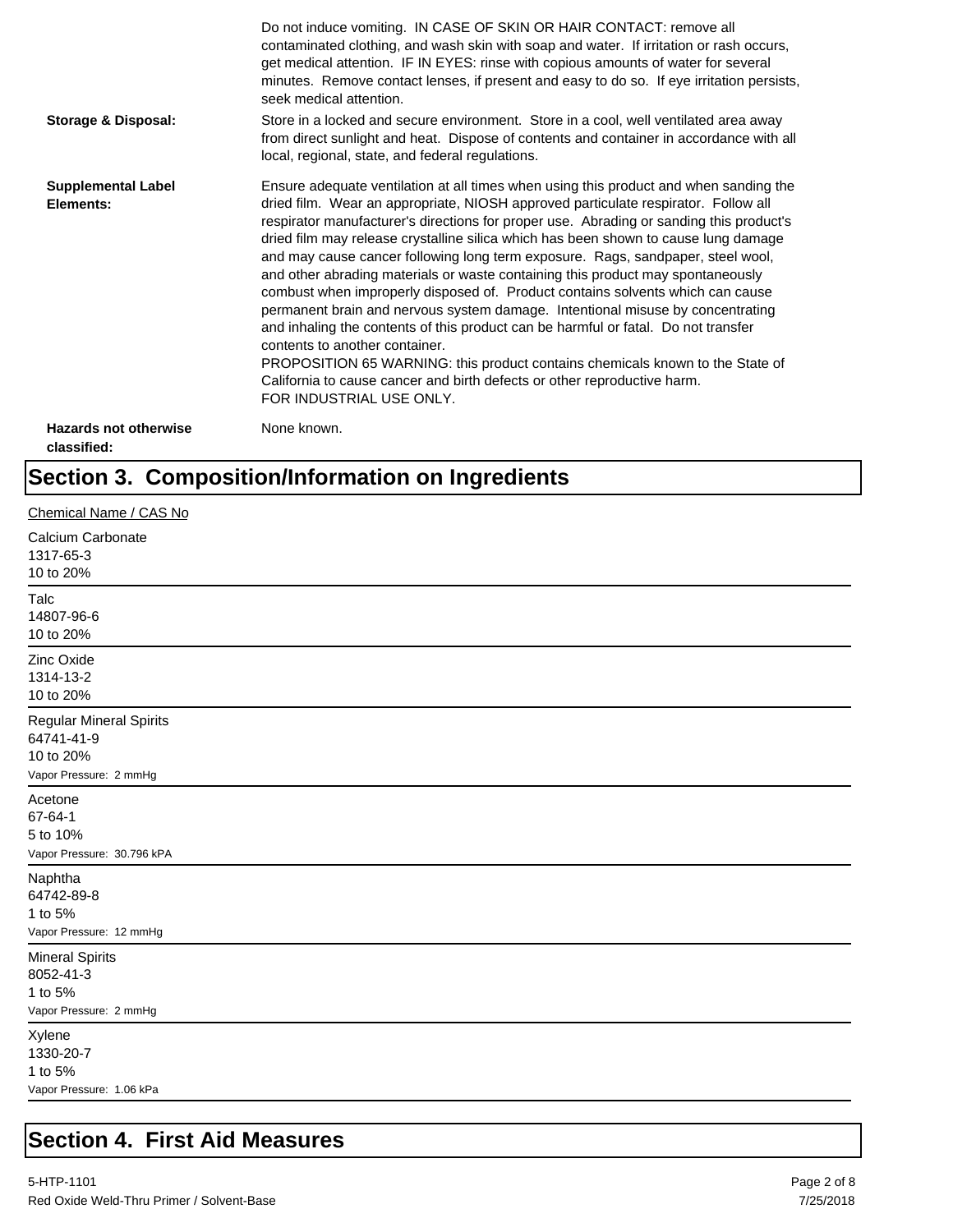| <b>Description of First Aid Measures</b> |                                                                                                                                                                                                                                                                                                                                                                                                                                                                                                                                                                                                                                                                                                                                                                                                                                       |  |
|------------------------------------------|---------------------------------------------------------------------------------------------------------------------------------------------------------------------------------------------------------------------------------------------------------------------------------------------------------------------------------------------------------------------------------------------------------------------------------------------------------------------------------------------------------------------------------------------------------------------------------------------------------------------------------------------------------------------------------------------------------------------------------------------------------------------------------------------------------------------------------------|--|
| <b>Eye Contact:</b>                      | Immediately flush eyes with copious amounts of water. Remove any contact lenses.<br>Rinse for at least 10 minutes. Get medical attention.                                                                                                                                                                                                                                                                                                                                                                                                                                                                                                                                                                                                                                                                                             |  |
| Inhalation:                              | Remove victim to fresh air and maintain in a rest position comfortable for breathing. If<br>fumes are still present, all rescuers should wear appropriate respirators. If victim<br>exhibits irregular breathing, trained personnel should provide artificial respiration or<br>oxygen. Mouth-to-mouth resuscitation may be dangerous. If necessary, contact a<br>poison control center or physician immediately. If victim is unconscious, place in a<br>recovery position and seek medical help immediately. Maintain an open airway for the<br>victim.                                                                                                                                                                                                                                                                             |  |
| <b>Skin Contact:</b>                     | Wash affected areas with soap and water. Remove contaminated clothing and shoes.<br>Continue to rinse the affected area for at least ten minutes. Get medical attention if<br>discomfort continues. Avoid further exposure in the event of any symptoms or<br>complaints.                                                                                                                                                                                                                                                                                                                                                                                                                                                                                                                                                             |  |
| Ingestion:                               | If product is ingested, contact a poison control center or a physician immediately. Do<br>not induce vomitting. Rinse mouth with water and remove dentures, if any. Remove<br>victim to fresh air and keep at rest in a comfortable position to facilitate breathing. If<br>the victim is conscious and the product has been swallowed, provide small quantities of<br>water to drink. Cease if the victim feels sick, as vomitting may be dangerous.<br>Aspiration hazard if swallowed. This product can enter the lungs and cause damage.<br>If vomitting occurs, the head should be kept low so that vomit does not enter the lungs.<br>Never administer anything by mouth to an unconscious person. If unconscious, place<br>in a recovery position while medical attention is sought. Maintain an open airway for<br>the victim. |  |
| <b>Potential Acute Health Effects</b>    |                                                                                                                                                                                                                                                                                                                                                                                                                                                                                                                                                                                                                                                                                                                                                                                                                                       |  |
| <b>Eye Contact:</b>                      | Causes serious eye irritation.                                                                                                                                                                                                                                                                                                                                                                                                                                                                                                                                                                                                                                                                                                                                                                                                        |  |
| Inhalation:                              | Can cause central nervous system depression. May cause drowsiness and dizziness<br>as well as respiratory irritation.                                                                                                                                                                                                                                                                                                                                                                                                                                                                                                                                                                                                                                                                                                                 |  |
| <b>Skin Contact:</b>                     | Causes skin irritation. May cause an allergic skin reaction.                                                                                                                                                                                                                                                                                                                                                                                                                                                                                                                                                                                                                                                                                                                                                                          |  |
| Ingestion:                               | Can cause central nervous system depression. May be fatal if swallowed and allowed<br>to enter airways. Irritating to mouth, throat and stomach.                                                                                                                                                                                                                                                                                                                                                                                                                                                                                                                                                                                                                                                                                      |  |
| Over-Exposure Signs & Symptoms           |                                                                                                                                                                                                                                                                                                                                                                                                                                                                                                                                                                                                                                                                                                                                                                                                                                       |  |
| <b>Eye Contact:</b>                      | Adverse symptoms may include: pain or irritation, watering, redness.                                                                                                                                                                                                                                                                                                                                                                                                                                                                                                                                                                                                                                                                                                                                                                  |  |
| Inhalation:                              | Adverse symptoms may include: respiratory tract irritation, coughing, nausea or<br>vomiting, headache, drowsiness or fatigue, dizziness or vertigo, unconsciousness.                                                                                                                                                                                                                                                                                                                                                                                                                                                                                                                                                                                                                                                                  |  |
| <b>Skin Contact:</b>                     | Adverse symptoms may include: irritation, redness.                                                                                                                                                                                                                                                                                                                                                                                                                                                                                                                                                                                                                                                                                                                                                                                    |  |
| Ingestion:                               | Adverse symptoms may include: nausea, vomiting.                                                                                                                                                                                                                                                                                                                                                                                                                                                                                                                                                                                                                                                                                                                                                                                       |  |
| <b>Notes to Physician:</b>               | Indication of immediate medical attention and special treatment needed<br>Treat symptomatically. Contact poison treatment specialists if large quantities have<br>been ingested or inhaled.                                                                                                                                                                                                                                                                                                                                                                                                                                                                                                                                                                                                                                           |  |
| <b>Specific Treatments:</b>              | None specified.                                                                                                                                                                                                                                                                                                                                                                                                                                                                                                                                                                                                                                                                                                                                                                                                                       |  |
| <b>Protection of First Aid</b>           | No action should be taken involving any personal risk or without proper training. If                                                                                                                                                                                                                                                                                                                                                                                                                                                                                                                                                                                                                                                                                                                                                  |  |
| <b>Providers:</b>                        | fumes are still present, rescuers should wear appropriate respirators or a self<br>contained breathing apparatus. Mouth-to-mouth resuscitation may be dangerous for<br>the first aid provider. Wash all contaminated clothing with soap and water before<br>removal.                                                                                                                                                                                                                                                                                                                                                                                                                                                                                                                                                                  |  |

# **Section 5. Fire Fighting Measures**

| <b>Extinguishing Media</b><br><b>Suitable Media:</b> | Dry chemical, CO2, water spray (fog), foam, dry sand.                                                                                                                                                                                                      |
|------------------------------------------------------|------------------------------------------------------------------------------------------------------------------------------------------------------------------------------------------------------------------------------------------------------------|
| <b>Unsuitable Media:</b>                             | Do not use water jet.                                                                                                                                                                                                                                      |
| <b>Specific Hazards:</b>                             | The material contains flammable liquid and vapor. Closed containers may explode<br>when exposed to extreme heat as a result of buildup of steam. Vapors may form<br>explosive mixtures with air. Vapors can travel to a source of ignition and flash back. |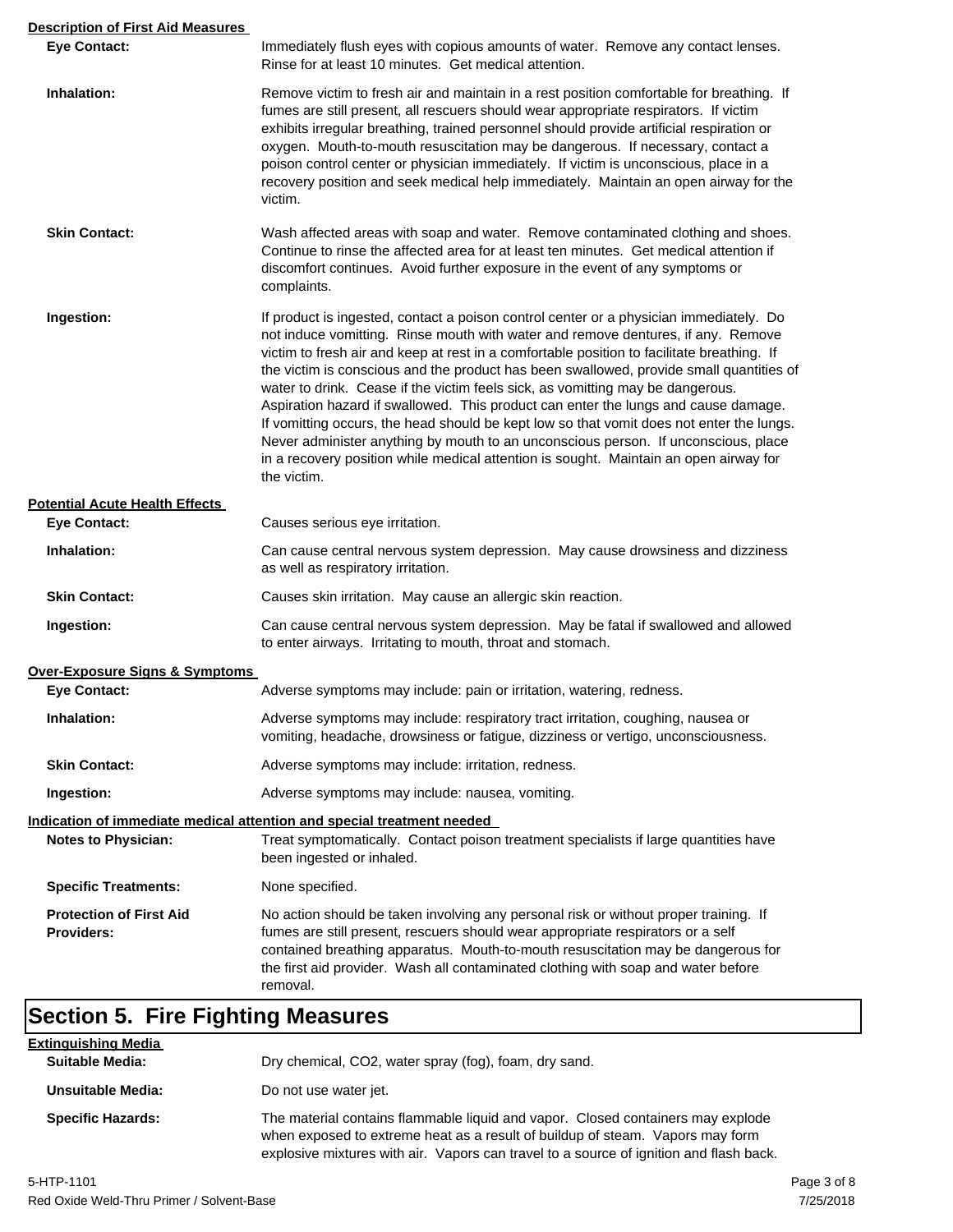Keep containers tightly closed and isolate from heat, electrical equipment, sparks, and open flames. No unusual fire or explosion hazards noted. **Special Firefighting Procedures:** Water may be used to cool closed containers to prevent pressure buildup and possible autoignition or explosion. Evacuate area and fight fire from safe distance. Containers may explode when heated. Firefighters should wear appropriate protective equipment and self-contained breathing apparatus with a full face-piece operated in positive pressure mode.

#### **Section 6. Accidental Release Measures**

| <b>Environmental Precautions:</b>                               | Avoid dispersal of spilled material and runoff from contacting soil, waterways, drains,<br>and sewers. Inform the relevant authorities if the product has caused environmental<br>pollution.                                                                                                                                                                                                                                                                                                                                                                                        |
|-----------------------------------------------------------------|-------------------------------------------------------------------------------------------------------------------------------------------------------------------------------------------------------------------------------------------------------------------------------------------------------------------------------------------------------------------------------------------------------------------------------------------------------------------------------------------------------------------------------------------------------------------------------------|
| <b>Steps to be Taken if Material</b><br>is Released or Spilled: | Contain spilled liquid with sand or earth. Do not use combustible materials such as<br>sawdust. Eliminate all ignition sources and use explosion-proof equipment. Place<br>material in a container and dispose of according to local, regional, state, and federal<br>regulations. Ventilate area and remove product with inert absorbent and non-sparking<br>tools. Do not incinerate closed containers.                                                                                                                                                                           |
| <b>Small Spills:</b>                                            | Stop leak if doing so can be done without risk. Remove containers from spill area.<br>Use non-sparking tools. Dilute with water and mop up if water-soluble. If not<br>water-soluble, absorb with inert dry material and place in appropriate waste container.<br>Dispose of via a licensed waste disposal contractor.                                                                                                                                                                                                                                                              |
| Large Spills:                                                   | Stop leak if doing so can be done without risk. Remove containers from spill area.<br>Use non-sparking tools. Approach the release from upwind. Prevent entry into<br>sewers, waterways, basements, or confined areas. Wash spillages into an effluent<br>treatment plant or proceed as follows: contain and collect spillage with inert absorbent<br>materials and place in a container for disposal according to local regulations. Dispose<br>of via a licensed waste disposal contractor. See Section 1 for emergency contact<br>information and Section 13 for waste disposal. |

#### **Section 7. Handling and Storage**

**Handling:** Wash thoroughly after handling. Eating, drinking, and smoking should be prohibited in areas where this material is handled, stored, and processed. Wash hands and face before eating or drinking. Remove contaminated clothing and launder before reuse. Use only with adequate ventilation. Follow all SDS and label precautions even after container is emptied, as it may retain product residues. Avoid breathing fumes, vapors, or mist. Avoid contact with eyes, skin, and clothing.

**Storage:** Store in a dry, cool, well ventilated place. Keep container tightly closed while not in use. Isolate from heat, electrical equipment, sparks, and open flame. Do not store above 120 degrees Fahrenheit. Store large quantities in buildings designed and protected for storage of NFPA Class II combustible liquids. Protect from heat, moisture, and foreign materials.

### **Section 8. Exposure Controls/Personal Protection**

| Chemical Name / CAS No<br>Calcium Carbonate<br>1317-65-3<br>10 to 20% | <b>OSHA Exposure Limits</b><br>$15 \text{ mg/m}$ | <b>ACGIH Exposure Limits</b><br>$10 \text{ mg/m}$ | <b>Other Exposure Limits</b> |
|-----------------------------------------------------------------------|--------------------------------------------------|---------------------------------------------------|------------------------------|
| <b>Talc</b><br>14807-96-6<br>10 to 20%                                | 20 mppcf                                         | $2$ mg/m $3$                                      |                              |
| Zinc Oxide<br>1314-13-2<br>10 to 20%                                  | $5 \text{ mg/m}$ 3                               |                                                   |                              |
| <b>Regular Mineral Spirits</b><br>64741-41-9<br>10 to 20%             | $100$ ppm                                        | $100$ ppm                                         |                              |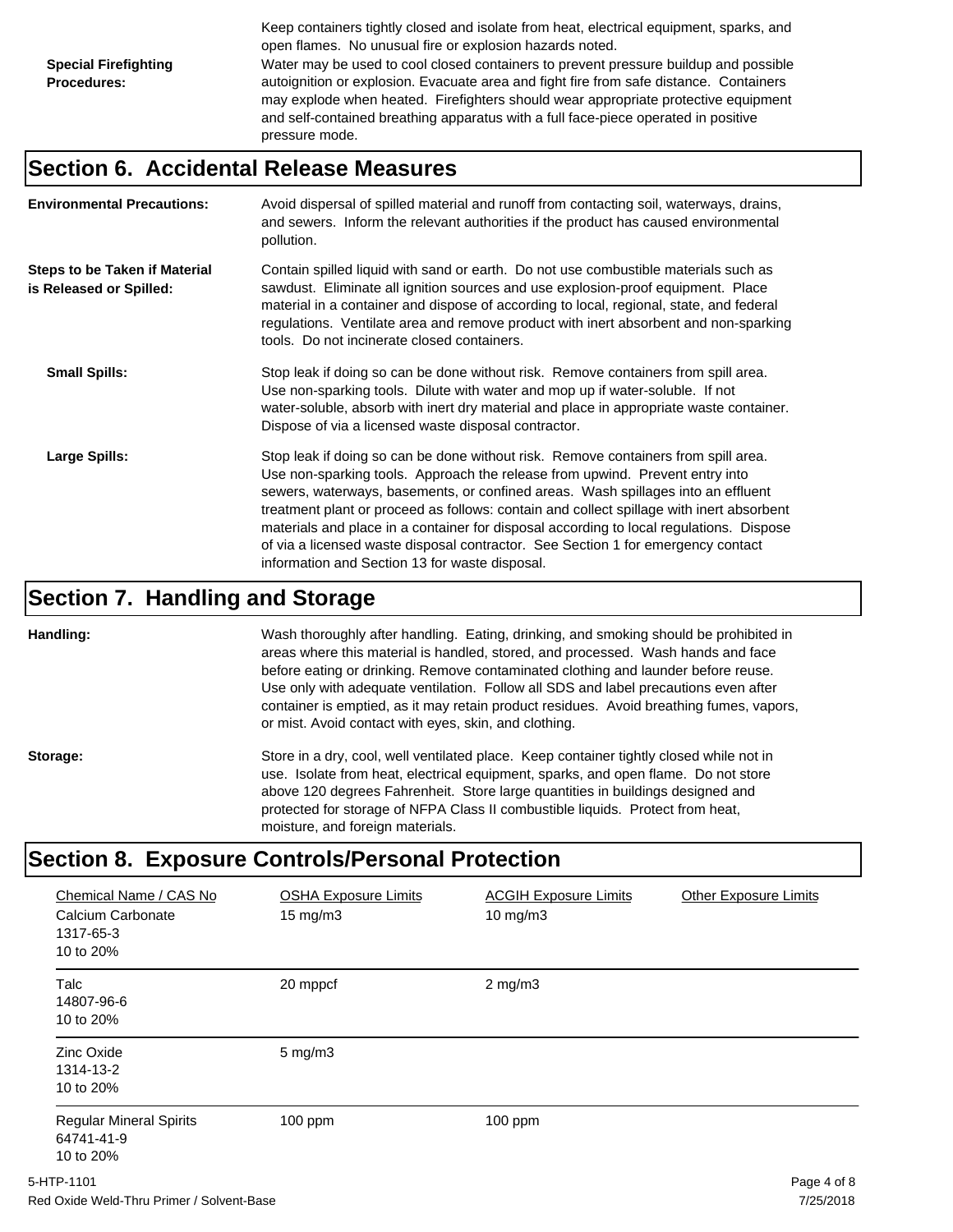| Vapor Pressure: 2 mmHg                                                                                                                                                      |                                                                                                                                                                                                                                                                                                                                                                                                                                                                                                                                                                                                                                                                                                                                                                                                                       |                                                                                     |  |
|-----------------------------------------------------------------------------------------------------------------------------------------------------------------------------|-----------------------------------------------------------------------------------------------------------------------------------------------------------------------------------------------------------------------------------------------------------------------------------------------------------------------------------------------------------------------------------------------------------------------------------------------------------------------------------------------------------------------------------------------------------------------------------------------------------------------------------------------------------------------------------------------------------------------------------------------------------------------------------------------------------------------|-------------------------------------------------------------------------------------|--|
| Acetone<br>67-64-1<br>5 to 10%<br>Vapor Pressure: 30.796 kPA                                                                                                                | 1,000 ppm                                                                                                                                                                                                                                                                                                                                                                                                                                                                                                                                                                                                                                                                                                                                                                                                             | 500 ppm                                                                             |  |
| Naphtha<br>64742-89-8<br>1 to 5%<br>Vapor Pressure: 12 mmHg                                                                                                                 | 500 ppm                                                                                                                                                                                                                                                                                                                                                                                                                                                                                                                                                                                                                                                                                                                                                                                                               | 300 ppm                                                                             |  |
| <b>Mineral Spirits</b><br>8052-41-3<br>1 to 5%<br>Vapor Pressure: 2 mmHg                                                                                                    | $100$ ppm                                                                                                                                                                                                                                                                                                                                                                                                                                                                                                                                                                                                                                                                                                                                                                                                             | $100$ ppm                                                                           |  |
| Xylene<br>1330-20-7<br>1 to 5%<br>Vapor Pressure: 1.06 kPa                                                                                                                  | 100 ppm                                                                                                                                                                                                                                                                                                                                                                                                                                                                                                                                                                                                                                                                                                                                                                                                               | 100 ppm                                                                             |  |
| <b>Engineering Controls:</b>                                                                                                                                                | Use process enclosures, local exhaust ventilation, or other engineering controls to<br>keep worker exposure to airborne contaminants below any recommended or statutory<br>limits. The engineering controls also need to keep gas, vapor, or dust concentrations<br>below any lower explosive limits. Use explosion-proof ventilation equipment.                                                                                                                                                                                                                                                                                                                                                                                                                                                                      |                                                                                     |  |
| <b>Environmental Controls:</b>                                                                                                                                              | Emissions from ventilation or work process equipment should be checked to ensure<br>they comply with the requirements of environmental protection legislation. In some<br>cases, fume scrubbers, filters, and other engineering modifications to the process<br>equipment may be required to reduce emissions to acceptable levels.                                                                                                                                                                                                                                                                                                                                                                                                                                                                                   |                                                                                     |  |
| <b>Respiratory Protection:</b>                                                                                                                                              | Use a properly fitted, air-purifying or air-fed respirator complying with an approved<br>standard if a risk assessment indicates this is necessary. Respiratory protection<br>programs that meet OSHA 1910.134 and ANSI Z88.2 requirements must be followed<br>when workplace conditions warrant a respirator's use. A NIOSH/MSHA approved<br>respirator with an organic vapor cartridge may be permissible under circumstances<br>where airborne concentrations are expected to exceed exposure limits. Protection<br>provided by air purifying respirators is limited. Use a positive pressure, air supplied<br>respirator if there is any potential for an uncontrolled release, exposure levels are not<br>known, or in any circumstances where air purifying respirators may not provide<br>adequate protection. |                                                                                     |  |
| <b>Skin Protection:</b>                                                                                                                                                     | Use impervious, chemical resistant gloves to prevent prolonged skin contact and<br>absorption of material through the skin. Nitrile or neoprene gloves may afford<br>adequate protection. Personal protective equipment for the body should be selected<br>based on the task being performed and the risks involved, and should be approved by<br>a specialist before handling this product. Where there is a risk of ignition from static<br>electricity, wear anti-static protective clothing. For best protection, the clothing should<br>include anti-static boots, gloves, and overalls. Appropriate footwear should always be<br>used.                                                                                                                                                                          |                                                                                     |  |
| Eye Protection:                                                                                                                                                             | times to protect against splashes of liquids.                                                                                                                                                                                                                                                                                                                                                                                                                                                                                                                                                                                                                                                                                                                                                                         | Safety eyewear, such as splash goggles or a full face shield, should be worn at all |  |
| <b>Hygienic Measures:</b><br>Wash thoroughly with soap and water before eating, drinking, or smoking. Remove<br>contaminated clothing immediately and launder before reuse. |                                                                                                                                                                                                                                                                                                                                                                                                                                                                                                                                                                                                                                                                                                                                                                                                                       |                                                                                     |  |

# **Section 9. Physical and Chemical Properties**

| Liquid           |
|------------------|
| Solvent odor     |
|                  |
| Heavier than air |
| 3.97             |
| 10 kPA           |
|                  |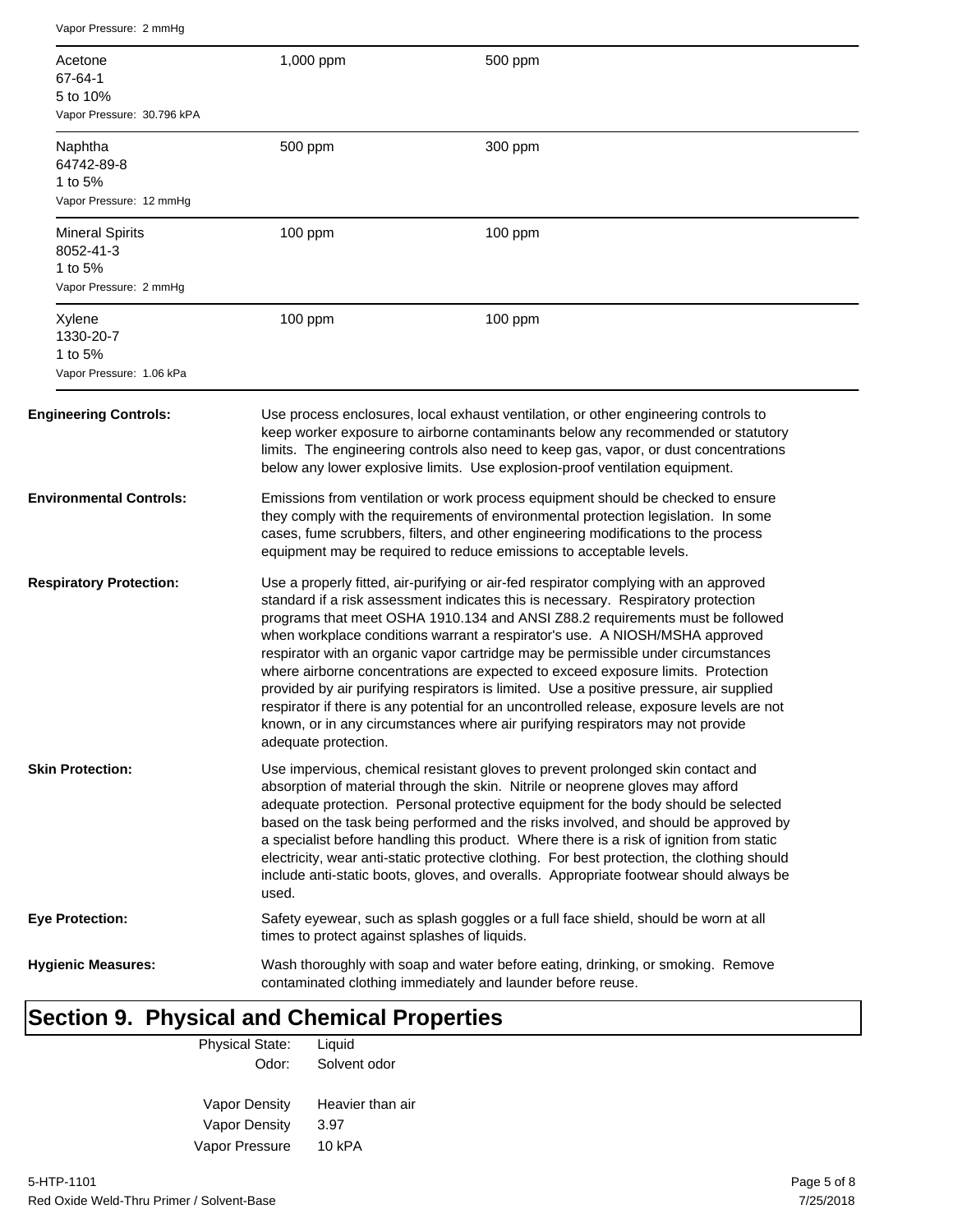| <b>Evaporation Rate</b>                           | Slower than ether |
|---------------------------------------------------|-------------------|
| Boiling Range                                     | 56 to 157 C       |
| Specific Gravity (SG)                             | 1.490             |
| Material VOC (Lb / Gal)                           | 2.04              |
| Material VOC $(q/L)$                              | 243.94            |
| Coating VOC (Lb/Gal)                              | 2.29              |
| Coating VOC (g/L)                                 | 274.68            |
| Flash Point:                                      | 32 C (90 F)       |
| Autoignition:                                     | Will not occur    |
| LEL:                                              | $1.0 \%$          |
| UEL:                                              | $12.8\%$          |
| <b>Partition Coefficient.</b><br>n-octanol/water: | Not available     |
| Auto-ignition temperature:                        | Not available     |
|                                                   |                   |

### **Section 10. Stability and Reactivity**

| <b>Conditions to Avoid:</b>      | Avoid temperatures above 120 degrees Fahrenheit. Avoid all possible sources of<br>ignition. Do not pressurize, cut, weld, braze, drill, or expose containers to heat. Do not<br>allow vapor to accumulate in low or confined areas. Avoid contact with strong acid and<br>strong bases. |
|----------------------------------|-----------------------------------------------------------------------------------------------------------------------------------------------------------------------------------------------------------------------------------------------------------------------------------------|
| Incompatibility:                 | Incompatible with strong oxidizing agents.                                                                                                                                                                                                                                              |
| <b>Hazardous Decomposition:</b>  | By open flame, carbon monoxide and carbon dioxide. When heated to decomposition,<br>product emits acrid smoke and irritating fumes. Contains solvents which may form<br>carbon monoxide, carbon dioxide, and formaldehyde.                                                              |
| <b>Hazardous Polymerization:</b> | Will not occur under normal conditions.                                                                                                                                                                                                                                                 |
| Stability:                       | The product is stable.                                                                                                                                                                                                                                                                  |

## **Section 11. Toxicological Information**

| <b>Effects of Over-Exposure</b> |                                                                                                                                                                                                                                                                                                                                                                                                                                                                                                                                                                                                                                                                                                                                                                                                                                                                                                                                                                                                                                                                                                                                                                                                                                                                                                                                                                                                          |
|---------------------------------|----------------------------------------------------------------------------------------------------------------------------------------------------------------------------------------------------------------------------------------------------------------------------------------------------------------------------------------------------------------------------------------------------------------------------------------------------------------------------------------------------------------------------------------------------------------------------------------------------------------------------------------------------------------------------------------------------------------------------------------------------------------------------------------------------------------------------------------------------------------------------------------------------------------------------------------------------------------------------------------------------------------------------------------------------------------------------------------------------------------------------------------------------------------------------------------------------------------------------------------------------------------------------------------------------------------------------------------------------------------------------------------------------------|
| <b>Eye Contact:</b>             | Causes serious eye irritation.                                                                                                                                                                                                                                                                                                                                                                                                                                                                                                                                                                                                                                                                                                                                                                                                                                                                                                                                                                                                                                                                                                                                                                                                                                                                                                                                                                           |
| <b>Skin Contact:</b>            | Prolonged or repeated skin contact may cause irritation. Allergic reactions are<br>possible.                                                                                                                                                                                                                                                                                                                                                                                                                                                                                                                                                                                                                                                                                                                                                                                                                                                                                                                                                                                                                                                                                                                                                                                                                                                                                                             |
| Inhalation:                     | Harmful if inhaled. High gas, vapor, mist, or dust concentrations may be harmful if<br>inhaled. Avoid breathing fumes, spray, vapors, or mist. May cause headaches and<br>dizziness. High vapor concentrations are irritating to the eyes, nose, throat, and lungs.<br>Prolonged or excessive inhalation may cause respiratory tract irritation.                                                                                                                                                                                                                                                                                                                                                                                                                                                                                                                                                                                                                                                                                                                                                                                                                                                                                                                                                                                                                                                         |
| Ingestion:                      | Harmful or fatal if swallowed. Aspiration hazard if swallowed; can enter lungs and<br>cause damage.                                                                                                                                                                                                                                                                                                                                                                                                                                                                                                                                                                                                                                                                                                                                                                                                                                                                                                                                                                                                                                                                                                                                                                                                                                                                                                      |
| <b>Chronic Hazards:</b>         | High concentrations may lead to central nervous system effects (drowsiness,<br>dizziness, nausea, headaches, paralysis, burred vision) and damage. Reports have<br>associated repeated and prolonged occupational overexposure to solvents with<br>permanent brain and nervous system damage. Contains carbon black pigment.<br>Chronic inflammation, lung fibrosis, and lung tumors have been observed in<br>experimental tests involving rats exposed to excessive concentrations of carbon black<br>and several insoluble dust particles for long periods of time. Tumors have not been<br>observed in other species under similar circumstances. Epidemiological studies of<br>North American workers show no evidence of clinically significant negative health<br>effects from occupational exposure to carbon black. Carbon black is listed as a Group<br>2B - Possibly Carcinogenic to Humans, by IARC and is proposed to be listed as A4 -<br>Not Classified as a Human Carcinogen by the American Conference of Governmental<br>Industrial Hygienists. Significant exposure is unlikely during typical application of this<br>product by roller or brush. Risk of overexposure depends on the duration and level of<br>exposure to dust from such processes as repeated sanding of dried surfaces, or<br>inhalation of spray mist, and the actual concentration of carbon black in the product |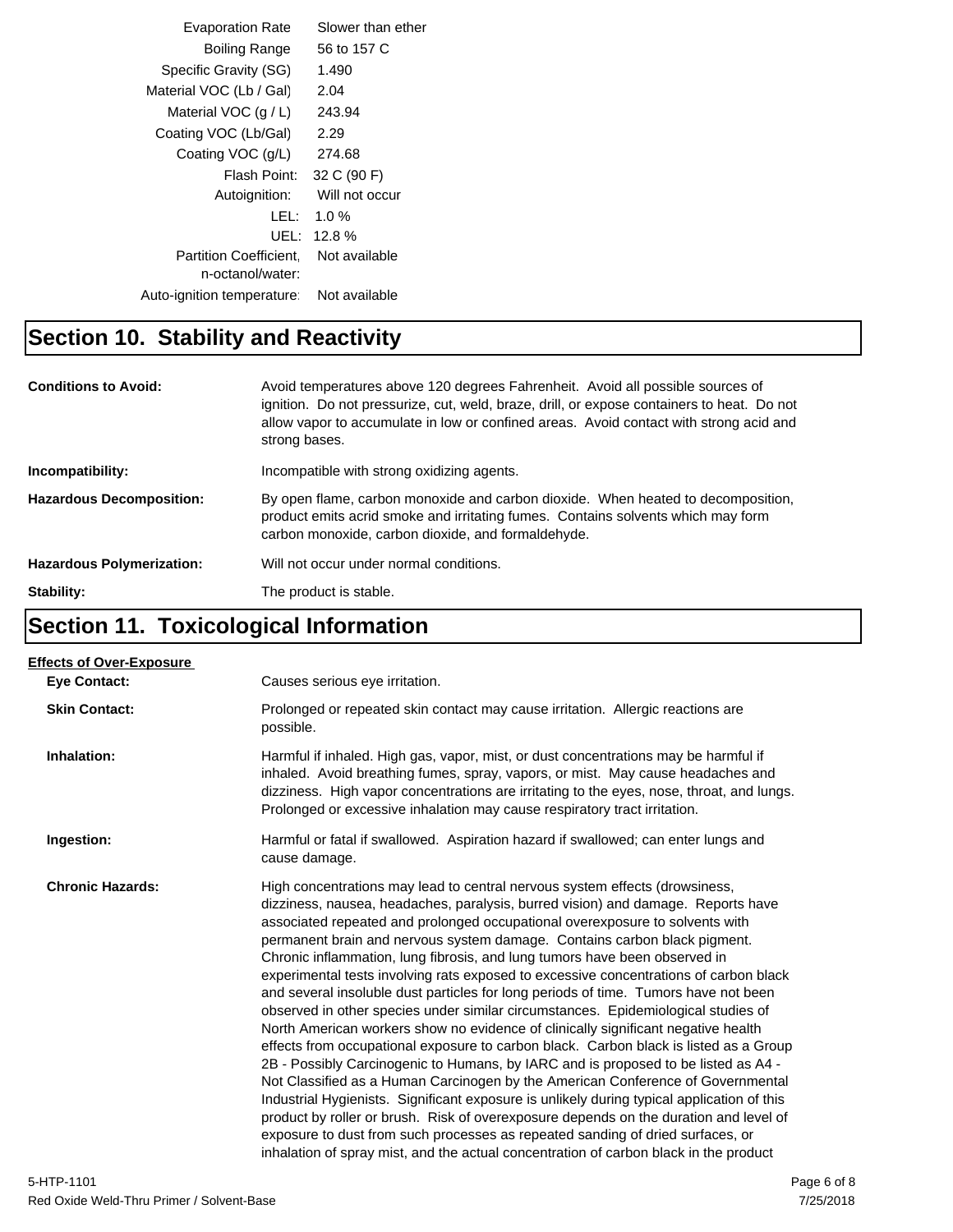formula.

|                                 | Product contains titanium dioxide, which is listed as a Group 2B - Possibly<br>Carcinogenic to Humans by IARC. No significant exposure to titanium dioxide is<br>anticipated while using this product, in which titanium dioxide is bound to other<br>materials including resin and other pigments, during brush or rolling application.<br>Overexposure risks depend on duration and level of exposure to dust, such as from<br>repeated sanding of this product's dried film, or inhalation of spray mist, and the actual<br>concentration of titanium dioxide in the product formula. For additional information,<br>refer to IARC Monograph, Volume 93, 2010. |
|---------------------------------|-------------------------------------------------------------------------------------------------------------------------------------------------------------------------------------------------------------------------------------------------------------------------------------------------------------------------------------------------------------------------------------------------------------------------------------------------------------------------------------------------------------------------------------------------------------------------------------------------------------------------------------------------------------------|
| <b>Primary Routes of Entry:</b> | Eye contact, ingestion, inhalation, absorption through the skin, skin contact.                                                                                                                                                                                                                                                                                                                                                                                                                                                                                                                                                                                    |
| <b>Acute Toxicity Values:</b>   | Acute effects of this product have not been tested. Available data on individual<br>components, if any, will be listed below.                                                                                                                                                                                                                                                                                                                                                                                                                                                                                                                                     |

#### **Section 12. Ecological Information**

**Ecological Information:** Product is a mixture of listed components.

#### **Section 13. Disposal Information**

**Disposal Considerations:** The generation of waste should be avoided or minimized wherever possible. Disposal of this product, solutions, and any by-products should at all times comply with relevant environmental protection regulations and waste disposal regulations, in addition to any local or regional restrictions which may be in effect. Surplus and non-recyclable products should be disposed of via a licensed waste disposal contractor. Waste should not be disposed of untreated to the sewer unless fully compliant with the requirements of all authorities with jurisdiction. Waste packaging should be recycled whenever possible. Incineration or landfill should only be considered when recycling is not feasible. Take care when handling empty containers as they may retain some residual product. Vapor from residue may create a flammable or explosive atmosphere within the used container. Do not expose empty containers to heat or sparks, and do not weld, cut, or grind used containers unless they have been thoroughly cleaned. Avoid contact of spilled material with soil, waterways, drains, and sewer systems.

#### **Section 14. Transport Information**

|                                | Domestic (US DOT)                                                                                                                                                                                                                                                          | <b>International (IMDG)</b> | Air (IATA) | Canada (TDG) |
|--------------------------------|----------------------------------------------------------------------------------------------------------------------------------------------------------------------------------------------------------------------------------------------------------------------------|-----------------------------|------------|--------------|
| <b>UN Number:</b>              | 1263                                                                                                                                                                                                                                                                       | 1263                        | 1263       | 1263         |
| <b>UN Shipping Name:</b>       | Paint                                                                                                                                                                                                                                                                      | Paint                       | Paint      | Paint        |
| <b>Hazard Class:</b>           | 3                                                                                                                                                                                                                                                                          | 3                           | 3          | 3            |
| <b>Packing Group:</b>          | Ш                                                                                                                                                                                                                                                                          | Ш                           | Ш          | Ш            |
| <b>Limited Quantity:</b>       | Yes                                                                                                                                                                                                                                                                        | Yes                         | Yes        | Yes          |
| <b>Special Considerations:</b> | The presence of a shipping description for a particular mode of transport does not<br>indicate that the product is packaged suitably for that mode of transport. All packaging<br>should be reviewed for suitability prior to shipment, so that compliance with applicable |                             |            |              |

regulations can be ensured. Compliance with all applicable regulations is the sole responsibility of the person offering the product for transport. Persons loading and unloading dangerous goods should be trained in all the risks associated with the substances at hand, and on all actions to be taken in case of an emergency situation.

#### **Section 15. Regulatory Information**

**U.S. Federal Regulations**

**CERCLA - SARA Hazard** This product has been reviewed according to the EPA hazard categories promulgated by